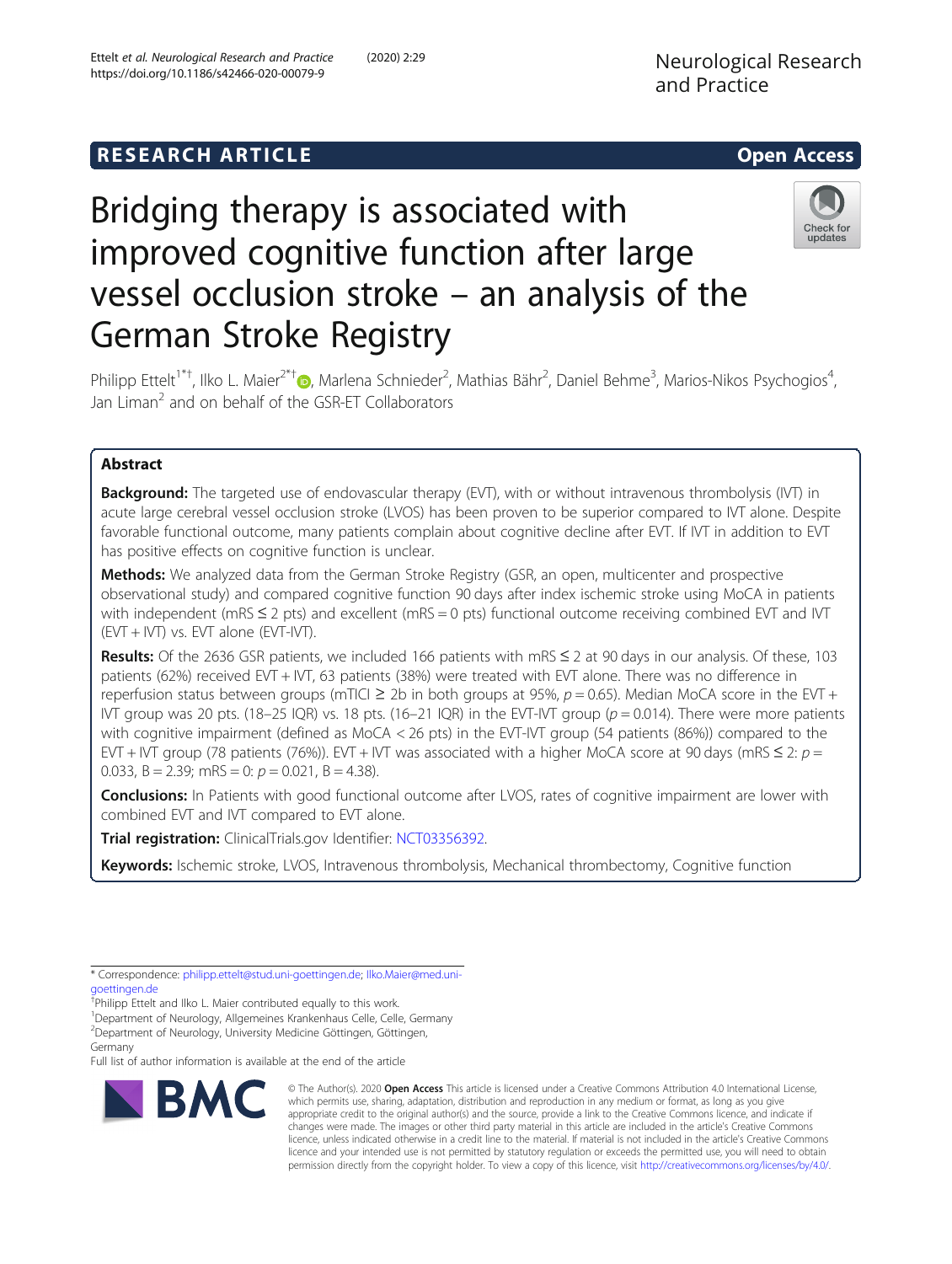# Introduction

Ischemic stroke is one of the most frequent causes of permanent physical disability worldwide [\[1](#page-6-0)] and, in addition, is associated with an increasing incidence of cognitive impairment and dementia [\[2](#page-6-0)]. Even after good clinical recovery, about 30–50% of patients complain of cognitive impairment or dementia within the first year after an ischemic stroke [[3](#page-6-0)–[7\]](#page-7-0). In the course, the prevalence of dementia even increases [\[8](#page-7-0)] with a broad spectrum of cognitive disturbances, ranging from mild cognitive impairment into a manifest dementia  $[9-12]$  $[9-12]$  $[9-12]$  $[9-12]$  $[9-12]$ . Cognitive impairment not only reduces quality of life, but also increases mortality and health care costs [\[13](#page-7-0)]. The exact pathogenesis so far remains unclear. Since both ischemic stroke and cognitive impairment have an increasing prevalence in older age, the exact differentiation, especially of causality, is not easy. Pendlebury et al. could show a significant deterioration of cognitive function associated with an ischemic event in patients with already beginning (age-correlated-physiological) cognitive impairment [\[14\]](#page-7-0). Secondary analysis of the Framingham Heart Study conclude that post-stroke worsening in several dimensions of cognition cannot be explained solely by inferior cognitive performance before the stroke event or by concomitant common vascular risk factors [[15](#page-7-0)]. One might assume that ischemic stroke causes a significant loss of cerebral substance with insufficient compensation due to the already aged "senile" brain. The functional "reserve" is lower in old age, which is also reflected in the risk factors for a post-stroke cognitive disorder: Here, in addition to the age (> 65 years) and already known cognitive impairment, cerebral atrophy in the temporal lobe, recurrent ischemic strokes, cardioembolic infarcts and so-called "white matter lesions" are mentioned [\[16](#page-7-0)–[19\]](#page-7-0).

Early recanalizing treatment of stroke reduces ischemic lesion burden. In addition to the treatment with thrombolysis using intravenous tissue plasminogen activator (rtPA, IVT), endovascular therapy (EVT) has been shown to be the gold standard in the acute phase and significantly improves functional outcome [\[20](#page-7-0)–[24\]](#page-7-0). In addition, a recent study by López-Cancio et al. could demonstrate the benefit of EVT versus IVT alone for cognitive outcome parameters in a group of patients with good functional outcome (defined as a score on the modified Rankin Scale (mRS):  $\leq$  2) [\[25](#page-7-0)].

In the acute treatment of stroke IVT is often combined with EVT ("bridging-therapy"). Currently, the advantage of bridging therapy versus non-bridging is controversially discussed [[26](#page-7-0)–[29](#page-7-0)]. Recent studies indicate a possible benefit of bridging therapy in terms of recanalization rate and functional outcome, with no significant increase in the rate of intracranial hemorrhage in the bridging group [[30,](#page-7-0) [31\]](#page-7-0). An analysis of data from the Virtual International Stroke Trials Archive (VISTA) study suggests that stroke patients may benefit from rtPA treatment in terms of cognition [\[32](#page-7-0)]. But it is still unclear whether bridging therapy also has positive effects on cognition compared to EVT alone.

In this study, we investigate the effects of bridging treatment  $(IVT + EVT)$  vs EVT alone  $(EVT-IVT)$  on cognitive function in patients with LVOS and good outcome.

# Material and methods

# Patient population and clinical characteristics

Available data of all patients enrolled in the German Stroke Registry – Endovascular Treatment (GSR-ET 07/ 2015–04/2018; ClinicalTrials.gov Identifier: NCT03356392) were included. The GSR-ET is an ongoing, open-label, prospective, multicenter registry of 25 sites in Germany, collecting consecutive patients undergoing EVT.

## Group classification

Initially, patients with an mRS between 0 and 2 were selected from the entire GSR database in this study. In a next step, only patients with a MoCA-evaluation after 90 days were included for further analysis. A Bridging- (EVT + IVT) and a Non-Bridging group (EVT-IVT) were compared. Subsequently, subgroups were formed for comparison, which were analyzed separately. This includes a group with a mRS of 0 points, as well as a subgroup formation by stroke-localization (right vs. left and anterior vs. posterior cerebral circulation).

To further differentiate the cognitive impairment (CI), patient groups were formed on the basis of the 90-day MoCA scores (0–9 pts.: severe CI; 10–17 pts.: moderate CI;  $18-25$  pts.: mild CI;  $> 25$  pts. No CI). Although this classification is currently not based on scientific evidence, the homepage offers this classification as a possible graduation of the severity of a CI [[33\]](#page-7-0).

#### Statistical analysis

The direct group comparison was done by descriptive statistics. Categorical sizes were given with mean and standard deviation, as well as absolute frequencies. Continuous variables were given by median, quartiles, minimum and maximum. Comparative test procedures between intervention and control groups were performed by chi-square test and non-parametric method (Mann-Whitney U test), depending on variable. Missing values in variables of the data set were determined with an in-depth data analysis. For continuous and categorical independent variables with more than 10% missing values, the multiple imputation feature implemented in SPSS was used to calculate the missing values using a regression model [\[34](#page-7-0)]. This method was used to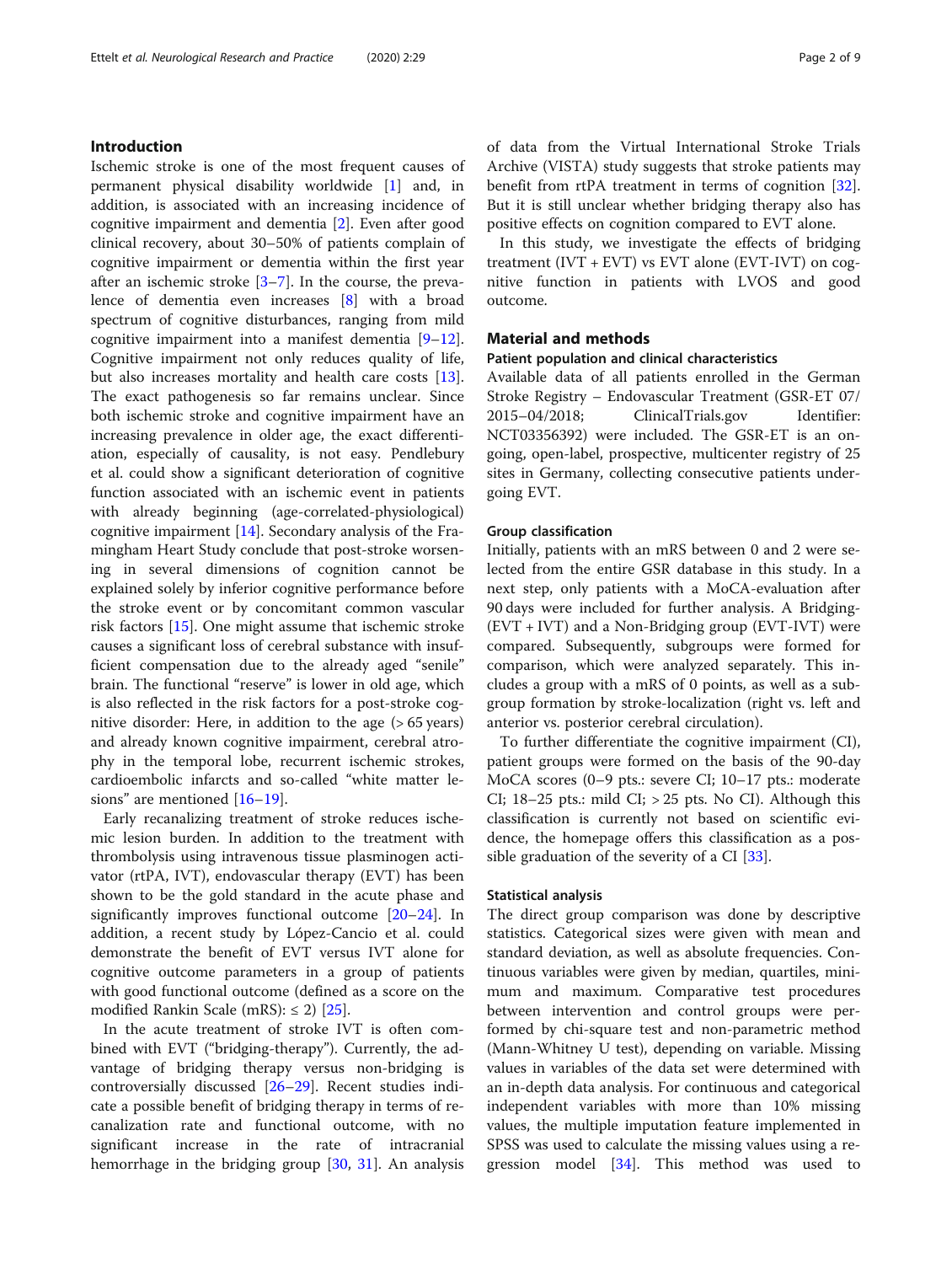counteract the bias of the result by complete-case analysis and to increase the validity of the study [[35](#page-7-0)–[37](#page-7-0)]. Potential confounders were filtered out by univariate pre-testing, with a *p*-value  $< 0.3$  being considered predictive of the outcome "cognitive impairment". For the continuous endpoint MoCA-value after 90 days, a linear regression model was performed. Finally, the two groups with possible confounders were further processed in a multivariate logistic regression model. All calculations were based on a 5% significance level.

Statistical analysis was performed using SPSS (version 26, IBM Corporation, Armonk, New York, USA), written with Word (Microsoft Corporation, Redmond, Washington, USA). Graphics were created using Excel (ibid).

# Results

# Baseline-characteristics

From the 2636 patients included in the GSR the 90-day MoCA had been recorded in 215 (8.1%) patients. Of these, 166 (77.2%) patients had an independent functional outcome with a 90-day mRS  $\leq$  2. In this group 103 (62%) patients were treated with EVT + IVT, 63 (38%) received an EVT alone. These patients most likely did not receive EVT due to various contraindications for IVT (24 (38%) patients had an unclear or exceeded time window with already beginning infarct signs in the imaging, 39 (62%) had an active anticoagulation, severe comorbidities as contraindication for IVT or recent surgery). The baseline characteristics of both groups are summarized in Table [1.](#page-3-0) In most cases stroke was located in the anterior cerebral circulation ( $n = 146$ , 88%); the remaining 20 (12%) patients had vertebrobasilar strokes. There was a significant shorter median symptom onset to admission time in patients with EVT + IVT compared to in the EVT-IVT group (69 min, IQR 40–171 min vs 205 IQR 73-508 min in the EVT-IVT group,  $p < 0.001$ ). The proportion of smokers  $(37.1\% \text{ vs. } 27.3\%, p = 0.19)$ and patients with anticoagulation (28,6% vs. 0%,  $p <$ 0.001) were higher in the EVT-IVT group compared to the EVT + IVT group. Functional impairment, quantified by the National Institute of Health Stroke Scale (NIHSS) on admission was more pronounced in the EVT + IVT group (12 pts., IQR 7–16 pts., vs. 10 pts., IQR 5–15 pts.,  $p = 0.14$ ) as well as the ASPECT score for the assessment of early infarct signs, which was also higher in the EVT + IVT group (9 pts., IQR 8–10 pts. vs. 8 pts., IQR 7–10,  $p = 0.01$ ). There was no significant difference in groin to reperfusion time in both groups (37 min, IQR 22,5–56 min in the EVT + IVT-group and 34 min, IQR 26–55 in the EVT-IVT group;  $p = 0.922$ ). At discharge, both groups showed mild symptoms with a median NIHSS of 2 points ( $p = 0.24$ ).

A subgroup of 54 (33.7%) patients had no stroke associated functional impairment corresponding to a 90-day mRS of 0 pts. The baseline characteristics of these patients are given in supplementary Table [1](#page-6-0). This subgroup showed differences in gender distribution with a lower proportion of male patients in the EVT + IVT group compared to the EVT-IVT group (38.5% vs. 66.7%,  $p = 0.06$ ). Again, there was a significant difference between the two groups in terms of median time between symptom onset and admission  $(82 \text{ min}, \text{ IQR } 45-236 \text{ min} \text{ in the } EVT + IVT \text{ group},$ 156 min, IQR 73-553 min in the EVT-IVT group,  $p <$ 0.001). Patients with bridging therapy also had a higher NIHSS on admission compared to EVT-IVT patients (NIHSS median 11 pts., IQR 7–15 in the EVT + IVT group vs. 6 pts., IQR 4-12 in the EVT-IVT group,  $p = 0.057$ , while the NIHSS was slightly higher at discharge in the EVT-IVT group (1 pt., IQR 0–2 in the EVT-IVT and 0 pts., IQR 0–2 in the EVT + IVT group,  $p = 0.101$ ). Again, the proportion of anticoagulated patients in the EVT-IVT group was higher (33.3% vs. 0%,  $p < 0.001$ ).

## MoCA-score at day 90

For patients with a 90-day mRS  $\leq$  2, there was a significant difference in the MoCA scores between the EVT + IVT and EVT-IVT group with a median MoCA score in the EVT + IVT group of 20 points (IQR  $18-$ 25 pts) vs 18 points (IQR 16–21 pts) in the EVT-IVT group ( $p = 0.014$ ). For patients with excellent functional outcome  $(mRS = 0)$ , we also found a significantly higher MoCA score in the  $EVT + IVT$  group (21 points (IQR 18–29 pts) vs 19 points (IQR 17–21 pts),  $p = 0.018$ ).

After the adjustment for sex, age, NIHSS, symptomonset to admission-time, ASPECTS, vascular-risk factors and baseline medication a significant association between EVT + IVT and higher MoCA-scores after 90 days persisted both for patients with independent- as well as excellent functional outcome (mRS  $\leq$  2: B = 2.39, 95%- $CI = 0.20 - 4.58$ ,  $p = 0.033$ ; mRS = 0: B = 4.38, 95%-CI = 0.67–8.08,  $p = 0.021$  $p = 0.021$  $p = 0.021$ ) (Table 2). This difference was independent concerning reperfusion status after endovascular treatment since 95% reached mTICI≥2b in both groups ( $p = 0.65$ ).

After correction for relevant confounders (supplementary Table [2\)](#page-6-0), patients with strokes in the anterior circulation receiving combined EVT and IVT tended to show a higher MoCA-score compared to the EVT-IVT group  $(B = 2.29; p = 0.061; \text{ median MOCA } 20 \text{ pts. (IQR } 17-24)$ pts) vs 18 points (IQR 16–21 pts)). There were no significant differences in MoCA-scores between both groups in patients with strokes in the posterior circulation (median MoCA 21 pts., IQR 18–28 in the EVT + IVT vs 20 pts., IQR 14–27, in the EVT-IVT group;  $B =$ 2.12;  $p = 0.603$  $p = 0.603$ ) (supplementary Table 3).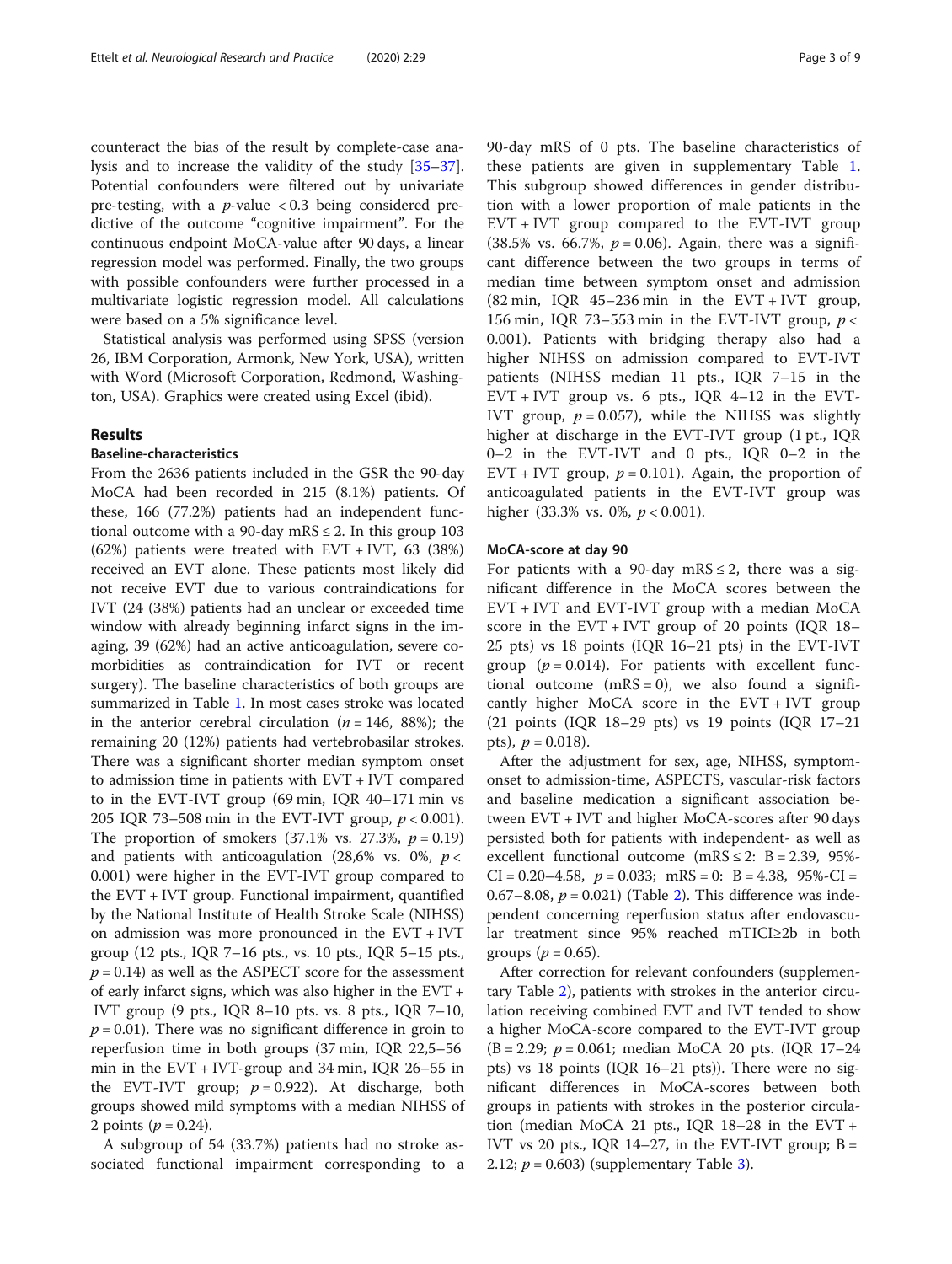# <span id="page-3-0"></span>Table 1 Baseline Characteristics MRS  $\leq$  2

| Variable                                      | Bridging    | Non-Bridging     | p-      |  |
|-----------------------------------------------|-------------|------------------|---------|--|
|                                               | $(n = 103)$ | $(n = 63)$       | value   |  |
| Sex (n, %)                                    |             |                  | 0.29    |  |
| Male                                          | 55 (53.4)   | 39 (61.9)        |         |  |
| Female                                        | 48 (46.6)   | 24 (38.1)        |         |  |
| Age (mean $\pm$ SD)                           | 67 (±14.28) | 69 $(\pm 11.18)$ | 0.29    |  |
| Vasc. risk-factors (n, %)                     |             |                  |         |  |
| Art. hypertension                             | 69 (67)     | 45 (71.4)        | 0.55    |  |
| Smoking                                       | 27(27.3)    | 23 (37.1)        | 0.19    |  |
| <b>Diabetes</b>                               | 17 (16.5)   | 14 (22.2)        | 0.36    |  |
| Dyslipidemia                                  | 39 (37.9)   | 23 (36.5)        | 0.86    |  |
| Atrial fibrillation                           | 25 (24.3)   | 21 (33.3)        | 0.21    |  |
| Baseline medication (n, %)                    |             |                  |         |  |
| Aspirin                                       | 28 (28.9)   | 12 (20)          | 0.22    |  |
| Clopidogrel                                   | 3(3.1)      | 2(3.3)           | 0.93    |  |
| Anticoagulation                               | 0(0)        | 18 (28.6)        | < 0.001 |  |
| NIHSS at admission (median points, IQR)       | $12(7-16)$  | $10(5-15)$       | 0.14    |  |
| Symptom-onset to admission (median time, IQR) | 69 (40-171) | 205 (73-508)     | < 0.001 |  |
| ASPECTS (median points, IQR)                  | $9(8-10)$   | $8(7-10)$        | 0.01    |  |
| General anesthesia (n, %)                     | 68 (66)     | 41 (65)          | 0.16    |  |
| Treatment adverse event (n, %)                | 12(11)      | 8(12)            | 0.72    |  |
| NIHSS at discharge (median points, IQR)       | $2(0-4)$    | $2(1-3)$         | 0.24    |  |
| mTICI ≥2b after EVT (n, %)                    | 98 (95)     | 60 (95)          | 0.65    |  |
| Stroke etiology (n, %)                        |             |                  |         |  |
| Large-artery atherosclerosis                  | 22(21)      | 16(25)           | 0.57    |  |
| Cardioembolism                                | 37 (36)     | 27(43)           | 0.41    |  |
| Small-vessel occlusion                        | 0(0)        | 1(1)             | 0.38    |  |
| Stroke of other determined etiology           | 9(9)        | 2(3)             | 0.21    |  |
| Stroke of undetermined etiology               | 23 (22)     | 15(24)           | 0.85    |  |
| Stroke localization (n, %)                    |             |                  |         |  |
| Right hemispheric stroke                      | 56 (54)     | 29 (46)          | 0.44    |  |
| Left hemispheric stroke                       | 34 (33)     | 27(43)           | 0.44    |  |
| Vertebrobasilar stroke                        | 13 (13)     | 7(11)            | 0.99    |  |
| A. cerebri anterior                           | 1(1)        | 0(0)             | 0.99    |  |
| A. cerebri media M1 proximal                  | 33 (32)     | 28 (44)          | 0.14    |  |
| A. cerebri media M1 distal                    | 26 (25)     | 14 (22)          | 0.71    |  |
| A. cerebri media M2                           | 23 (22)     | 13(21)           | 0.85    |  |
| A. carotis interna T                          | 10(10)      | 5(8)             | 0.79    |  |
| A. carotis interna extracranial               | 2(2)        | 2(3)             | 0.64    |  |

SD standart deviation, IQR interquartile range

# Cognitive impairment

Overall, 133 of the 166 patients included in the analysis (80%) showed cognitive impairment (defined as a MoCA-score < 26 points) 90 days after the index event. The rate was 76% in the EVT + IVT and 86% in the EVT-IVT group. However, this difference was not statistically significant after correction for possible confounders ( $p = 0.225$ ; OR: 2.27). In the group with excellent functional outcome  $(mRS = 0)$  the prevalence of cognitive impairment was significantly lower (66%) in the EVT + IVT group, compared to the EVT-IVT group (93%; p = 0.034; OR: 23.15; suppl. Table [1](#page-6-0)). In the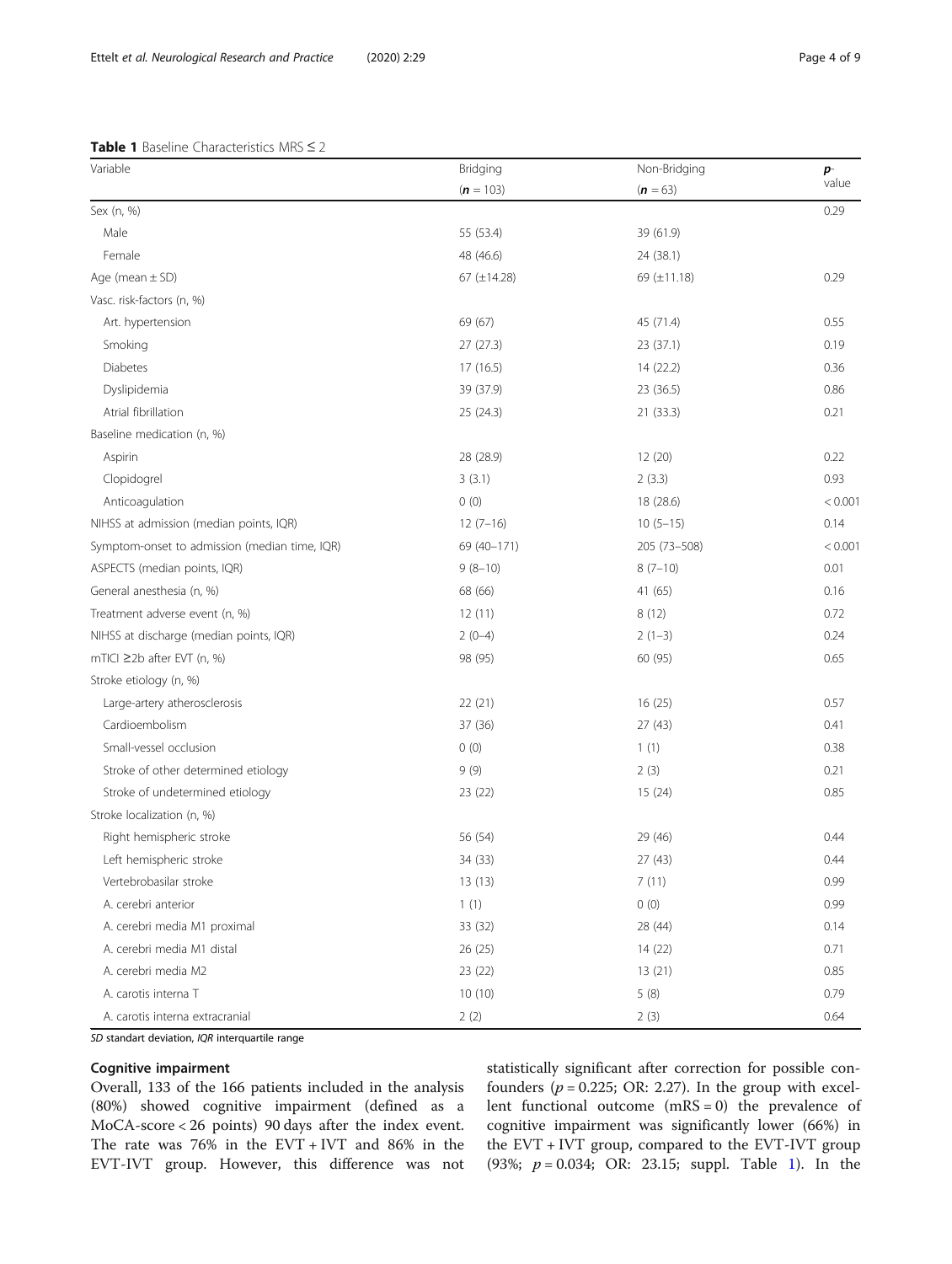<span id="page-4-0"></span>

| <b>Table 2</b> Influence of variables on the 90d MoCA value |  |  |  |  |
|-------------------------------------------------------------|--|--|--|--|
|                                                             |  |  |  |  |

| Variable                   | Single linear regression |            | Multiple linear regression |            |  |
|----------------------------|--------------------------|------------|----------------------------|------------|--|
|                            | B (95% CI)               | $p$ -value | B (95% CI)                 | $p$ -value |  |
| $MRS \leq 2$               |                          |            |                            |            |  |
| Bridging-therapy           | $2.01(0.4 - 3.62)$       | 0.015      | 2.39 (0.20-4.58)           | 0.033      |  |
| Sex                        |                          |            | $0.52$ (-1.08-2.12)        | 0.526      |  |
| Age                        |                          |            | $-0.11 (-0.17 - -0.04)$    | 0.001      |  |
| Symptom-onset to admission |                          |            | $0.00 (-0.003 - 0.003)$    | 0.842      |  |
| NIHSS at admission         |                          |            | $-0.04$ $(-0.17 - 0.09)$   | 0.551      |  |
| Smoking                    |                          |            | $-1.91$ $(-3.71 - 0.11)$   | 0.038      |  |
| Atrial fibrillation        |                          |            | $-0.60$ $(-2.71-1.51)$     | 0.576      |  |
| Aspirin premedication      |                          |            | $-0.5$ $(-2.48-1.49)$      | 0.623      |  |
| Anticoagulation            |                          |            | $1.91 (-1.23 - 5.05)$      | 0.232      |  |
| ASPECT-Score               |                          |            | $-0.25$ ( $-0.94-0.43$ )   | 0.46       |  |
| NIHSS at discharge         |                          |            | $-0.09$ ( $-0.29-0.12$ )   | 0.405      |  |
| $MRS = 0$                  |                          |            |                            |            |  |
| Bridging-therapy           | 3.55 (0.78-6.31)         | 0.013      | 4.38 (0.67-8.08)           | 0.021      |  |
| Sex                        |                          |            | $0.58$ $(-2.1 - 3.26)$     | 0.669      |  |
| Age                        |                          |            | $-0.07$ $(-0.21 - 0.07)$   | 0.319      |  |
| Symptom-onset to admission |                          |            | $-0.003$ ( $-0.76-1.07$ )  | 0.721      |  |
| NIHSS at admission         |                          |            | $-0.06$ ( $-0.24-0.13$ )   | 0.56       |  |
| Smoking                    |                          |            | $0.80$ (-2.50-4.11)        | 0.63       |  |
| Dyslipidemia               |                          |            | $2.49$ (-0.28-5.27)        | 0.078      |  |
| Aspirin premedication      |                          |            | $-2.28 (-5.41 - 0.86)$     | 0.154      |  |
| Anticoagulation            |                          |            | $-0.49$ $(-7.32 - 6.34)$   | 0.881      |  |
| NIHSS at discharge         |                          |            | $0.16 (-0.76 - 1.07)$      | 0.721      |  |

subgroup analysis on individual examination of the stroke localization, there was no significant difference between the prevalence of cognitive impairment between the  $EVT + IVT$  and  $EVT-IVT$  group (suppl. Table [4](#page-6-0)).

#### Severity of cognitive-impairment

Rates of moderate and severe cognitive impairment were significantly higher in the EVT-IVT (25 of 63 patients; 39.6%) versus the EVT + IVT group (25 of 103 patients, 24%;  $p = 0.040$ , OR 3.38). In patients with mRS = 0, there also was a significant higher risk for moderate to severe cognitive impairment at 90 days with a prevalence of 13% in the EVT + IVT- and 33% in the EVT-IVT group  $(p = 0.035, \text{ OR: } 0.08) \text{ (Table 3).}$  $(p = 0.035, \text{ OR: } 0.08) \text{ (Table 3).}$  $(p = 0.035, \text{ OR: } 0.08) \text{ (Table 3).}$ 

# **Discussion**

In the present study, we found lower rates of cognitive impairment in LVOS-patients treated with EVT + IVT compared to patients with EVT alone.  $EVT + IVT$  patients performed better in the 90-day MoCA compared to patients treated with EVT alone, even though the initial neurological deficits were more pronounced in the  $EVT + IVT$  group. Concerning the similar reperfusion rates in both groups and the correction for symptom onset to admission time in our analysis, IVT seems to have a positive effect not only on functional outcome-, but also on cognition after stroke. In particular, IVT seems to have the highest effect in patients with excellent functional outcome. The effect of rtPA on cognition has so far been poorly understood, and the few post-stroke studies with cognitive endpoints showed heterogeneous results [\[38](#page-7-0)]. This is probably due to the different test methods used. At least until now, a benefit of the rtPA therapy with regard to visuoconstrictive abilities could be recognized [\[39](#page-7-0)].

Comparison of baseline characteristics between the EVT + IVT and the EVT-IVT group showed a significant difference in onset-to-admission times. In the EVT + IVT group 25% of patients have been treated within 40 min after symptom-onset, which, considering the findings of this study, underlines the importance to minimize onset-to-admission times to achieve not only favorable functional-, but also favorable cognitive outcomes.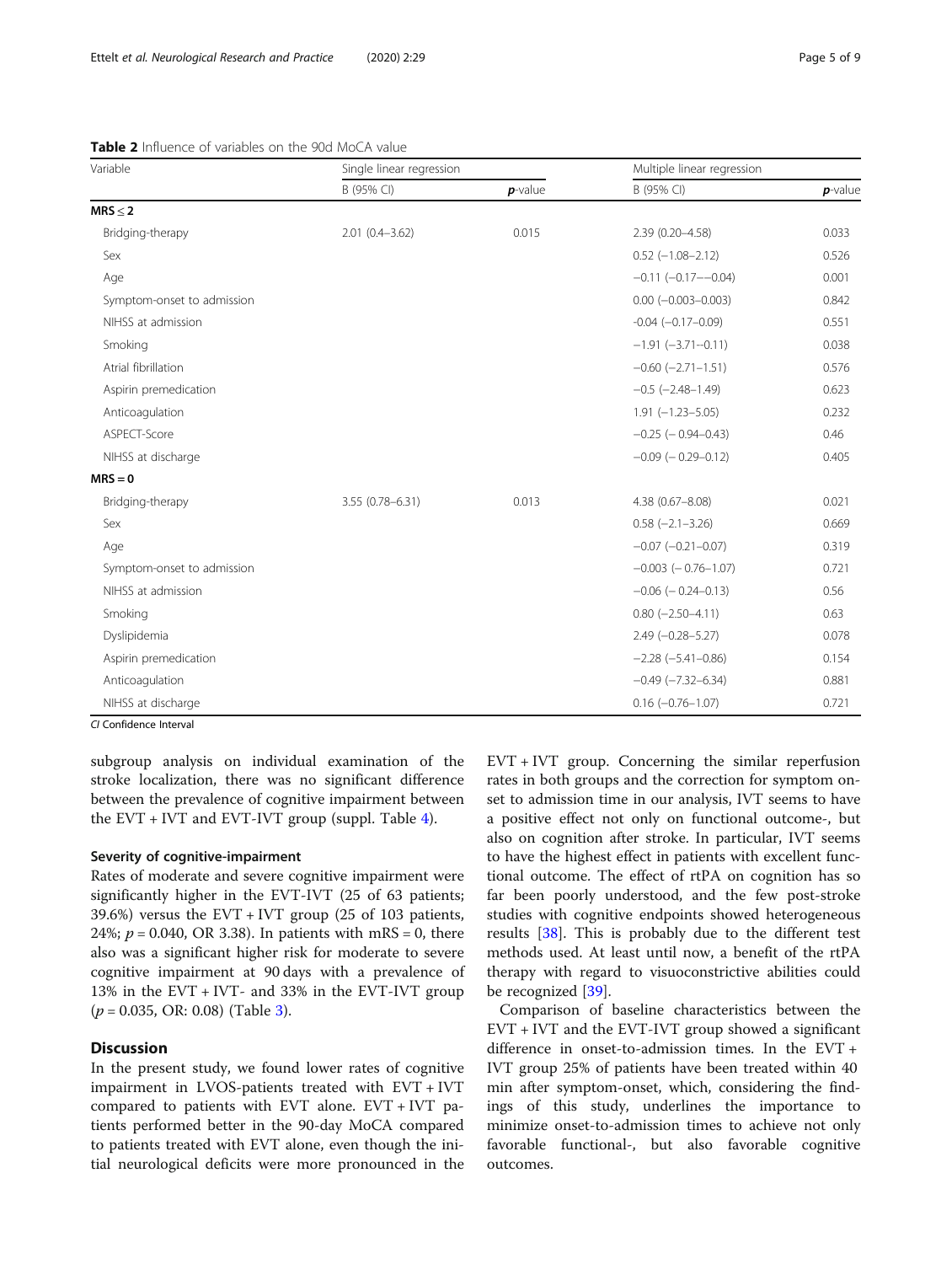|                               | Bridging-group | Non-Bridging group | OR (95% CI)         | p-<br>value |
|-------------------------------|----------------|--------------------|---------------------|-------------|
|                               | (n, %)         | (n, %)             |                     |             |
| $mRS \leq 2$                  |                |                    |                     |             |
| No Cognitive Impairment       | 25(24.3)       | 9(14.3)            | $0.52(0.23 - 1.20)$ | 0.126       |
| Mild Cognitive Impairment     | 53 (51.4)      | 29(46)             | $0.66(0.27-1.60)$   | 0.355       |
| Moderate Cognitive Impairment | 25(24.3)       | 24 (38.1)          | $0.38(0.15 - 0.97)$ | 0.042       |
| Severe Cognitive Impairment   | 0(0)           | 1(1.5)             |                     |             |
| $mRS = 0$                     |                |                    |                     |             |
| No Cognitive Impairment       | 13 (33.3)      | 1(6.6)             | $0.14(0.02 - 1.21)$ | 0.074       |
| Mild Cognitive Impairment     | 21 (53.8)      | 9(60)              | $0.18(0.02 - 1.59)$ | 0.122       |
| Moderate Cognitive Impairment | 5(12.8)        | 5(33.3)            | $0.08(0.01 - 0.83)$ | 0.035       |
| Severe Cognitive Impairment   | 0(0)           | 0(0)               |                     |             |

#### <span id="page-5-0"></span>Table 3 Severity of Cognitive Impairment

Cognitive Impairment (CI): No CI: MoCA ≥ 26 pts., Mild CI: MoCA > 17 pts., Moderate CI: MoCA > 10 pts., Severe CI: MoCA < 10 pts.

In our study, we found a high rate of CI after 90 days in general (80%), which is well above the expected prevalence in other studies [[3,](#page-6-0) [4,](#page-6-0) [7](#page-7-0)]. A selection-bias could occur due to the limited group size in this study and therefore could limit the generalizability of our data, as only around 8% of patients included in the GSR received cognitive testing. This low rate is most likely to be explained by the mere necessity of a personal follow-up visit, which certainly results in a high proportion of drop-outs. Furthermore, patients with post stroke aphasia or pre-existing CI could not be entirely excluded from the study population. Both pre-stroke cognitive impairment and post stroke aphasia are major confounders concerning post-stroke cognitive function and lack of correction for these factors represents a major limitation of our study. However, one could argue that it is likely that only patients underwent MoCA-testing being judged eligible to perform the tasks by the rater and that patients with significant aphasia and pre-stroke cognitive impairment should not have been rated as having a 90 days mRS  $\leq$  2. In addition, the time span of 90 days between cognitive testing and index event is very tight for the assessment of a stroke-related CI. Other studies suggest an interval of at least 6 months to even speak of post-stroke dementia [\[12](#page-7-0)]. However, an increased incidence of CI in the first period following a stroke or even TIA has been described in other studies [[6,](#page-6-0) [8](#page-7-0), [40](#page-7-0)–[42](#page-7-0)]. Another bias in this study might occur due to the lack of cognitive testing at baseline, so no definitive statement on the incidence of CI, but only on prevalence in the course after stroke event can be made. Nonetheless, the prevalence remains considerable, bearing in mind that it refers to a patient population with good functional outcome.

A particular advantage in terms of cognition at different stroke localization could not be demonstrated. At least we could show that  $EVT + IVT$  did not yield any difference in terms of cognitive outcome in patients with stroke located in the posterior cerebral circulation. This also seems understandable when considering the brain region which is provided for by the vertebrobasilar vessels. Especially the neuropsychological and higher cognitive performance, which are queried by the testing via MoCA, are supplied with blood by the anterior cerebral circulation.

The conspicuous link between poorer MoCA testing in smokers in this study has already been observed in larger studies [[43,](#page-7-0) [44](#page-7-0)] and underlines the importance of nicotine abstinence as a modifiable risk factor in the post-stroke situation. Furthermore, the obvious correlation between higher age and worse performance in the MoCA test is understandable, as the prevalence of CI increases in older age [[45,](#page-7-0) [46\]](#page-7-0).

The classification of CI into different categories (none, mild, moderate and severe CI) based on the MoCA score has yet not been validated in any study. Thus, this classification should be interpreted with an appropriate restraint. Further studies to evaluate a possible classification of CI after stroke with corresponding cutoff values in MoCA are desirable. In spite of these facts, considering the distribution of points in the individual groups, it is noticeable that significantly inferior cognitive performance (defined as a MoCA value below 17 points) occurs less frequently in the EVT + IVT than in the EVT-IVT group. This should be taken into account in the discussion about the potential benefits of a bridging therapy in the acute treatment of LVOS.

Our study is limited by various factors. On the one hand, the lack of cognitive baseline testing means that no real statement can be made about the incidence of cognitive disorders after mechanical thrombectomy. In addition, patients with pre-existing cognitive impairment or even dementia could distort the overall result. On the other hand, a further measurement using the MoCA-test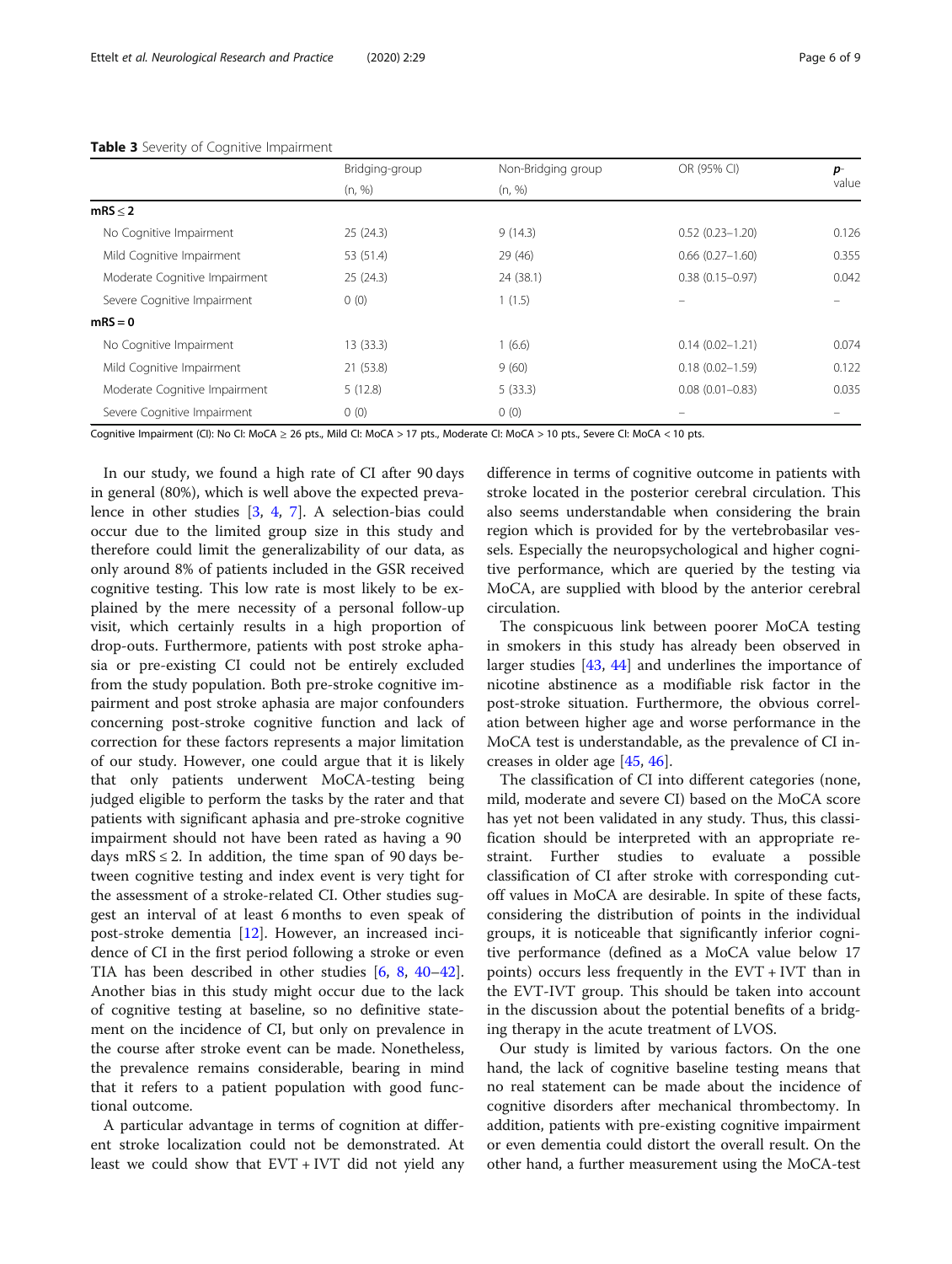<span id="page-6-0"></span>in the long term would have been desirable to assess the development of cognitive impairments. In future studies, in addition to evaluating cognitive status before enrollment (e.g. by means of a simple questionnaire like the Informant Questionaire for Cognitive Decline in the Elderly IQCODE [\[47](#page-7-0)]), a simple follow-up should be considered to minimize the drop-out rate. An improvement in data collection could possibly be achieved by using the telephone version of the MoCA (t-MoCA), which has also been validated in clinical studies and described as very sensitive  $[48, 49]$  $[48, 49]$  $[48, 49]$  $[48, 49]$ . In addition to the major confounders being accounted for in the analysis of this study, there are many other factors influencing cognitive function after stroke like history of previous stroke, history of pre-stroke cognitive decline and postprocedural complications. In this study, it was not possible to take these factors into account, representing a major limitation. Another limitation of this study, besides the low number of cases and possible drop-out rate with the risk of selection-bias, is the retrospective, non-randomized study design. In contrast, data was collected prospectively and with a face-to-face interview in the included patients and were collected in multiple large thrombectomy-centers throughout Germany, representing reliable real word data.

# Conclusion

Our data point to a possible benefit of bridging therapy in the controversy between bridging and non-bridging approaches. Even if the median MoCA value differs only by 2 points between the two groups after 90 days, at least this indicates a trend, which should be further verified in larger-scaled, prospective designed studies. In addition, our findings highlight the importance of routine cognitive testing in patients with favourable outcome after LVOS.

#### Supplementary information

Supplementary information accompanies this paper at [https://doi.org/10.](https://doi.org/10.1186/s42466-020-00079-9) [1186/s42466-020-00079-9](https://doi.org/10.1186/s42466-020-00079-9).

Additional file 1 Suppl. Table 1. Influence of variables on Cognitive Impairment after 90 days.

Additional file 2 Suppl. Table 2. Relevant subgroup differencies.

Additional file 3 Suppl. Table 3. Influence of variables in the

subgroups on the 90d MoCA value.

Additional file 4 Suppl. Table 4. Influence of variables on Cognitive Impairment (MoCA < 26 pts) after 90 days.

#### Abbreviations

ASPECTS: Alberta stroke programme early CT score; CI: Cognitive Impairment; EVT: Endovascular therapy; GSR: German Stroke Registry; IQR: Interquartile range; IVT: Intravenous thrombolysis; LVOS: Large cerebral vessel occlusion stroke; MoCA: Montreal Cognitive Assessment; mRS: Modified Rankin Scale; mTICI: Modified treatment in cerebral ischemia score; NIHSS: National Institutes of Health Stroke Scale; OR: Odds Ratio; rtPA: Recombinant tissue plasminogen activator; VISTA: Virtual International Stroke Trials Archive

#### Acknowledgements

Not applicable.

#### Authors' contributions

Philipp Ettelt analyzed raw data, performed statistics, drafted and finalized the manuscript and approved the manuscript before submission. Ilko L. Maier: designed the study and was involved in the acquisition of the data, drafted and finalized the manuscript and approved the manuscript before submission. Marlena Schnieder: was involved in the acquisition of the data and approved the manuscript before submission. Mathias Bähr: contributed to the manuscript and approved the manuscript before submission. Daniel Behme: contributed to the manuscript, was involved in the acquisition of the data and approved the manuscript before submission. Marios-Nikos Psychogios: contributed to the manuscript, was involved in the acquisition of the data and approved the manuscript before submission. Jan Liman: contributed to the manuscript and approved the manuscript before submission. Patient data was collected by the GSR-ET comittee.

#### Funding

This research received no specific grant from any funding agency in the public, commercial, or not-for-profit sectors.

#### Availability of data and materials

The data that support the findings of this study are available from the GSR-ET Collaborators but restrictions apply to the availability of these data, which were used under license for the current study, and so are not publicly available. Data are however available from the authors upon reasonable request and with permission of the GSR-ET steering committee.

#### Ethics approval and consent to participate

The study was approved by the institutional review board (ethics commission of the university medicine Göttingen; 16/2/16).

#### Consent for publication

Not applicable.

#### Competing interests

The authors declare that they have no competing interests.

#### Author details

<sup>1</sup>Department of Neurology, Allgemeines Krankenhaus Celle, Celle, Germany. <sup>2</sup>Department of Neurology, University Medicine Göttingen, Göttingen, Germany. <sup>3</sup>Department of Neuroradiology, University Medicine Göttingen, Göttingen, Germany. <sup>4</sup> Department of Neuroradiology, Universitätsspital Basel, Basel, Switzerland.

# Received: 14 February 2020 Accepted: 13 March 2020 Published online: 27 July 2020

#### References

- 1. Feigin, V. L., et al. (2015). Update on the global burden of ischemic and hemorrhagic stroke in 1990-2013: The GBD 2013 study. Neuroepidemiology, 45(3), 161–176. [https://doi.org/10.1159/000441085.](https://doi.org/10.1159/000441085)
- 2. Pendlebury, S. T., & Rothwell, P. M. (2019). Incidence and prevalence of dementia associated with transient ischaemic attack and stroke: Analysis of the population-based Oxford vascular study. Lancet Neurology, 18(3), 248– 258. [https://doi.org/10.1016/S1474-4422\(18\)30442-3](https://doi.org/10.1016/S1474-4422(18)30442-3).
- 3. Sexton, E., et al. (2019). Systematic review and meta-analysis of the prevalence of cognitive impairment no dementia in the first year poststroke. European Stroke Journal, 4(2), 160–171. [https://doi.org/10.1177/](https://doi.org/10.1177/2396987318825484) [2396987318825484](https://doi.org/10.1177/2396987318825484).
- 4. Mellon, L., et al. (2015). Cognitive impairment six months after ischaemic stroke: a profile from the ASPIRE-S study. BMC Neurology, 15(1), 31. [https://](https://doi.org/10.1186/s12883-015-0288-2) [doi.org/10.1186/s12883-015-0288-2.](https://doi.org/10.1186/s12883-015-0288-2)
- 5. Abdel, D., Rudd, A. G., & Wolfe Charles, D. A. (2013). Prevalence of Poststroke cognitive impairment. Stroke, 44(1), 138–145. [https://doi.org/10.1161/](https://doi.org/10.1161/STROKEAHA.112.670844) [STROKEAHA.112.670844](https://doi.org/10.1161/STROKEAHA.112.670844).
- Jokinen, H., et al. (2015). Post-stroke cognitive impairment is common even after successful clinical recovery. European Journal of Neurology, 22(9), 1288– 1294. [https://doi.org/10.1111/ene.12743.](https://doi.org/10.1111/ene.12743)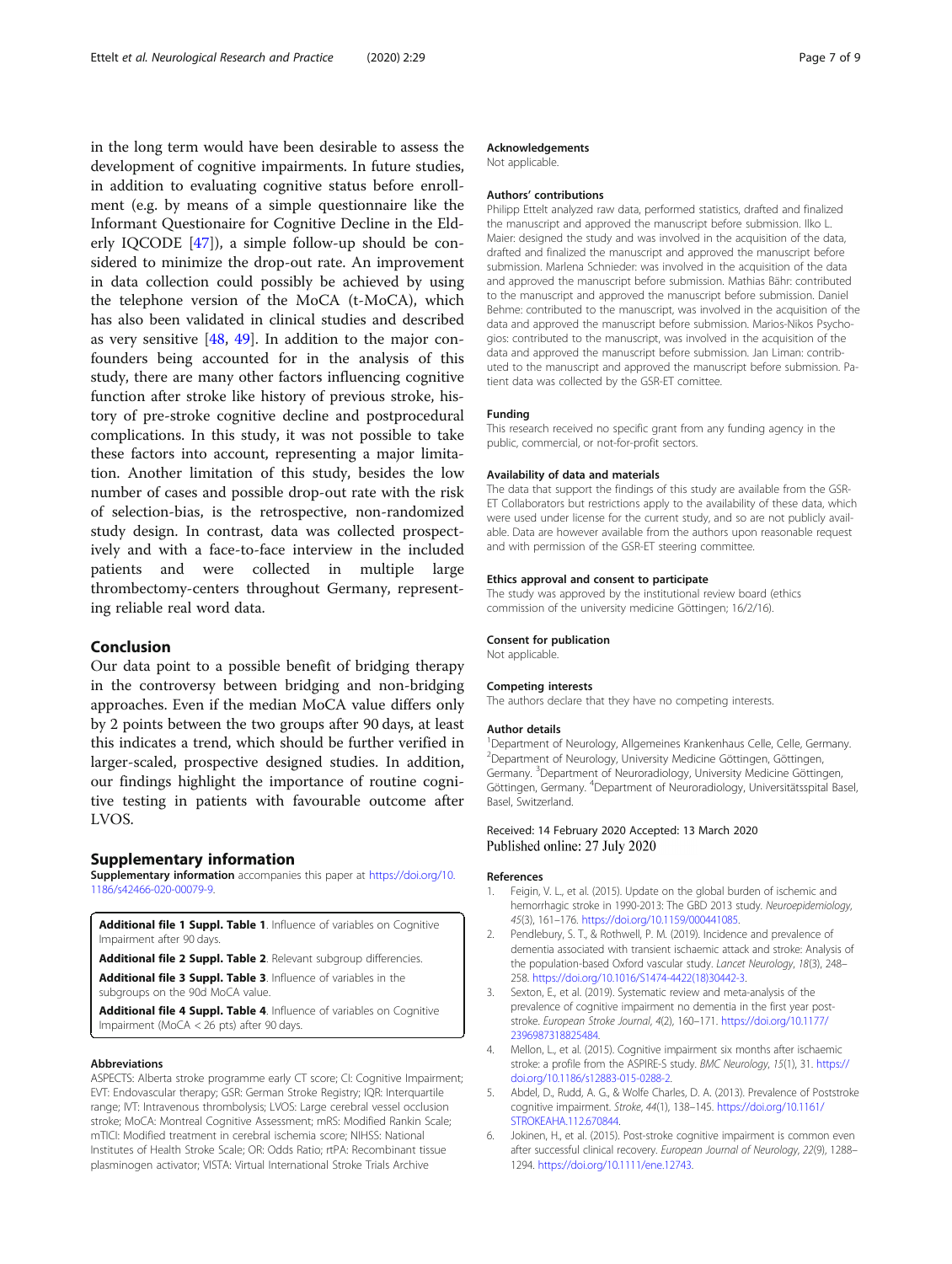- <span id="page-7-0"></span>7. Tatemichi, T. K., Desmond, D. W., Stern, Y., Paik, M., Sano, M., & Bagiella, E. (1994). Cognitive impairment after stroke: Frequency, patterns, and relationship to functional abilities. Journal of Neurology, Neurosurgery, and Psychiatry, 57(2), 202–207. [https://doi.org/10.1136/jnnp.57.2.202.](https://doi.org/10.1136/jnnp.57.2.202)
- 8. del Ser, T., et al. (2005). Evolution of cognitive impairment after stroke and risk factors for delayed progression. Stroke, 36(12), 2670–2675. [https://doi.](https://doi.org/10.1161/01.STR.0000189626.71033.35) [org/10.1161/01.STR.0000189626.71033.35.](https://doi.org/10.1161/01.STR.0000189626.71033.35)
- Dichgans, M. (2019). Dementia risk after transient ischaemic attack and stroke. The Lancet Neurology, 18(3), 223–225. [https://doi.org/10.1016/S1474-](https://doi.org/10.1016/S1474-4422(18)30497-6) [4422\(18\)30497-6](https://doi.org/10.1016/S1474-4422(18)30497-6).
- 10. Ivan, C. S., et al. (2004). Dementia After Stroke. Stroke, 35(6), 1264–1268. [https://doi.org/10.1161/01.STR.0000127810.92616.78.](https://doi.org/10.1161/01.STR.0000127810.92616.78)
- 11. Narasimhalu, K., et al. (2009). Severity of CIND and MCI predict incidence of dementia in an ischemic stroke cohort. Neurology, 73(22), 1866–1872. [https://doi.org/10.1212/WNL.0b013e3181c3fcb7.](https://doi.org/10.1212/WNL.0b013e3181c3fcb7)
- 12. Mijajlović, M. D., et al. (2017). Post-stroke dementia a comprehensive review. BMC Medicine, 15. <https://doi.org/10.1186/s12916-017-0779-7>.
- 13. Patel, M. D., Coshall, C., Rudd, A. G., & Wolfe, C. D. A. (2002). Cognitive impairment after stroke: Clinical determinants and its associations with long-term stroke outcomes. Journal of the American Geriatrics Society, 50(4), 700–706. [https://doi.org/10.1046/j.1532-5415.2002.50165.x.](https://doi.org/10.1046/j.1532-5415.2002.50165.x)
- 14. Pendlebury, S. T., & Rothwell, P. M. (2009). Prevalence, incidence, and factors associated with pre-stroke and post-stroke dementia: A systematic review and meta-analysis. The Lancet Neurology, 8(11), 1006–1018. [https://doi.org/](https://doi.org/10.1016/S1474-4422(09)70236-4) [10.1016/S1474-4422\(09\)70236-4.](https://doi.org/10.1016/S1474-4422(09)70236-4)
- 15. Weinstein, G., et al. (2014). Cognitive Performance after Stroke The Framingham Heart Study. International Journal of Stroke, 9(0 0), 48–54. [https://doi.org/10.1111/ijs.12275.](https://doi.org/10.1111/ijs.12275)
- 16. Levine, D. A., et al. (2018). Risk factors for post-stroke cognitive decline: The REGARDS study. Stroke, 49(4), 987–994. [https://doi.org/10.1161/STROKEAHA.](https://doi.org/10.1161/STROKEAHA.117.018529) [117.018529.](https://doi.org/10.1161/STROKEAHA.117.018529)
- 17. Li, J., Zhao, Y., & Mao, J. (2017). Association between the extent of white matter damage and early cognitive impairment following acute ischemic stroke. Experimental and Therapeutic Medicine, 13. [https://doi.org/10.3892/](https://doi.org/10.3892/etm.2017.4035) [etm.2017.4035.](https://doi.org/10.3892/etm.2017.4035)
- 18. Sachdev, P. S., Chen, X., Brodaty, H., Thompson, C., Altendorf, A., & Wen, W. (2009). The determinants and longitudinal course of post-stroke mild cognitive impairment. Journal of the International Neuropsychological Society, 15(6), 915–923. <https://doi.org/10.1017/S1355617709990579>.
- 19. Mok, V. C. T., Lam, B. Y. K., Wong, A., Ko, H., Markus, H. S., & Wong, L. K. S. (2017). Early-onset and delayed-onset poststroke dementia - revisiting the mechanisms. Nature Reviews. Neurology, 13(3), 148–159. [https://doi.org/10.](https://doi.org/10.1038/nrneurol.2017.16) [1038/nrneurol.2017.16.](https://doi.org/10.1038/nrneurol.2017.16)
- 20. Goyal, M., et al. (2015). Randomized assessment of rapid endovascular treatment of ischemic stroke. The New England Journal of Medicine, 372(11), 1019–1030. [https://doi.org/10.1056/NEJMoa1414905.](https://doi.org/10.1056/NEJMoa1414905)
- 21. Saver, J. L., et al. (2015). Stent-retriever thrombectomy after intravenous t-PA vs. t-PA alone in stroke. The New England Journal of Medicine, 372(24), 2285– 2295. <https://doi.org/10.1056/NEJMoa1415061>.
- 22. Jovin, T. G., et al. (2015). Thrombectomy within 8 hours after symptom onset in ischemic stroke. The New England Journal of Medicine, 372(24), 2296–2306. [https://doi.org/10.1056/NEJMoa1503780.](https://doi.org/10.1056/NEJMoa1503780)
- 23. Berkhemer, O. A., et al. (2014). A Randomized Trial of Intraarterial Treatment for Acute Ischemic Stroke. <https://doi.org/10.1056/NEJMoa1411587> Online]. Available: [https://www.nejm.org/doi/10.1056/NEJMoa1411587.](https://www.nejm.org/doi/10.1056/NEJMoa1411587) [Accessed: 03 Sep 2019].
- 24. Campbell, B. C. V., et al. (2015). Endovascular therapy for ischemic stroke with perfusion-imaging selection. <https://doi.org/10.1056/NEJMoa1414792> [Online]. Available: [https://www.nejm.org/doi/10.1056/NEJMoa1414792.](https://www.nejm.org/doi/10.1056/NEJMoa1414792) [Accessed: 03 Sep 2019].
- 25. López-Cancio, E., et al. (2017). Endovascular treatment improves cognition after stroke. Neurology, 88(3), 245–251. [https://doi.org/10.1212/WNL.](https://doi.org/10.1212/WNL.0000000000003517) 0000[0000000000003517](https://doi.org/10.1212/WNL.0000000000003517)
- 26. Choi, J. H., Im, S. H., Lee, K. J., Koo, J. S., Kim, B. S., & Shin, Y. S. (2018). Comparison of outcomes after mechanical thrombectomy alone or combined with intravenous thrombolysis and mechanical thrombectomy for patients with acute ischemic stroke due to large vessel occlusion. World Neurosurgery, 114, e165–e172. [https://doi.org/10.](https://doi.org/10.1016/j.wneu.2018.02.126) [1016/j.wneu.2018.02.126.](https://doi.org/10.1016/j.wneu.2018.02.126)
- 27. Bellwald, S., et al. (2017). Direct mechanical intervention versus bridging therapy in stroke patients eligible for intravenous thrombolysis: A pooled

analysis of 2 registries. Stroke, 48(12), 3282–3288. [https://doi.org/10.1161/](https://doi.org/10.1161/STROKEAHA.117.018459) [STROKEAHA.117.018459](https://doi.org/10.1161/STROKEAHA.117.018459).

- 28. Broeg-Morvay, A., et al. (2016). Direct mechanical intervention versus combined intravenous and mechanical intervention in large artery anterior circulation stroke: A matched-pairs analysis. Stroke, 47(4), 1037–1044. [https://](https://doi.org/10.1161/STROKEAHA.115.011134) [doi.org/10.1161/STROKEAHA.115.011134.](https://doi.org/10.1161/STROKEAHA.115.011134)
- 29. Kaesmacher, J., et al. (2019). Direct mechanical thrombectomy in tPAineligible and -eligible patients versus the bridging approach: A metaanalysis. Journal of Neurointerventional Surgery, 11(1), 20–27. [https://doi.org/](https://doi.org/10.1136/neurintsurg-2018-013834) [10.1136/neurintsurg-2018-013834.](https://doi.org/10.1136/neurintsurg-2018-013834)
- 30. Katsanos, A. H., & Tsivgoulis, G. (2019). Is intravenous thrombolysis still necessary in patients who undergo mechanical thrombectomy? Current Opinion in Neurology, 32(1), 3–12. [https://doi.org/10.1097/WCO.](https://doi.org/10.1097/WCO.0000000000000633) 000000000000633
- 31. Pan, X., Liu, G., Wu, B., Liu, X., & Fang, Y. (2019). Comparative efficacy and safety of bridging strategies with direct mechanical thrombectomy in large vessel occlusion: A systematic review and meta-analysis. Medicine (Baltimore), 98(14), e14956. [https://doi.org/10.1097/MD.](https://doi.org/10.1097/MD.0000000000014956) [0000000000014956.](https://doi.org/10.1097/MD.0000000000014956)
- 32. Arba, F., et al. (2017). Determinants of post-stroke cognitive impairment: Analysis from VISTA. Acta Neurologica Scandinavica, 135(6), 603–607. [https://](https://doi.org/10.1111/ane.12637) [doi.org/10.1111/ane.12637.](https://doi.org/10.1111/ane.12637)
- 33. MoCA Montreal Cognitive Assessment. [Online]. Available: [https://www.](https://www.mocatest.org/faq/) [mocatest.org/faq/.](https://www.mocatest.org/faq/) [Accessed: 04 Dec 2019].
- 34. Little, R. J. A., & Rubin, D. B. (1989). The analysis of social science data with missing values. Sociological Methods & Research, 18(2–3), 292–326. [https://](https://doi.org/10.1177/0049124189018002004) [doi.org/10.1177/0049124189018002004](https://doi.org/10.1177/0049124189018002004).
- 35. Cohen, J. (1988). Statistical power analysis for the behavioral sciences, (2nd ed. , ). Hillsdale: L. Erlbaum Associates.
- 36. Little, R. J. A., & Rubin, D. B. (2002). Statistical analysis with missing data.
- 37. Schafer, J. L. (1999). Multiple imputation: a primer. Statistical Methods in Medical Research, 8(1), 3–15. [https://doi.org/10.1177/096228029900800102.](https://doi.org/10.1177/096228029900800102)
- 38. Broome, L. J., Battle, C. E., Lawrence, M., Evans, P. A., & Dennis, M. S. (Dec. 2016). Cognitive outcomes following thrombolysis in acute ischemic stroke: A systematic review. Journal of Stroke and Cerebrovascular Diseases, 25(12), 2868–2875. [https://doi.org/10.1016/j.](https://doi.org/10.1016/j.jstrokecerebrovasdis.2016.07.048) [jstrokecerebrovasdis.2016.07.048](https://doi.org/10.1016/j.jstrokecerebrovasdis.2016.07.048).
- 39. Laihosalo, M., Kettunen, J. E., Koivisto, A.-M., Dastidar, P., Ollikainen, J., & Jehkonen, M. (2011). Thrombolytic therapy and visuoperceptual functions in right hemisphere infarct patients. Journal of Neurology, 258(6), 1021–1025. <https://doi.org/10.1007/s00415-010-5873-0>.
- 40. Pendlebury, S. T., Wadling, S., Silver, L. E., Mehta, Z., & Rothwell, P. M. (2011). Transient cognitive impairment in TIA and minor stroke. Stroke, 42(11), 3116–3121. [https://doi.org/10.1161/STROKEAHA.111.621490.](https://doi.org/10.1161/STROKEAHA.111.621490)
- 41. van Rooij, F. G., Kessels, R. P. C., Richard, E., De Leeuw, F.-E., & van Dijk, E. J. (2016). Cognitive impairment in transient ischemic attack patients: A systematic review. Cerebrovascular Diseases, 42(1-2), 1-9. [https://doi.org/10.](https://doi.org/10.1159/000444282) [1159/000444282.](https://doi.org/10.1159/000444282)
- 42. Tang, E. Y., et al. (2018). Longitudinal Effect of Stroke on Cognition: A Systematic Review. Journal of the American Heart Association, 7(2). [https://](https://doi.org/10.1161/JAHA.117.006443) [doi.org/10.1161/JAHA.117.006443.](https://doi.org/10.1161/JAHA.117.006443)
- 43. Liu, J., et al. (2017). Association between current smoking and cognitive impairment depends on age: A cross-sectional study in Xi'an, China. Medicina Clínica (Barcelona), 149(5), 203–208. [https://doi.org/10.1016/j.](https://doi.org/10.1016/j.medcli.2017.02.033) [medcli.2017.02.033](https://doi.org/10.1016/j.medcli.2017.02.033).
- 44. Baumgart, M., Snyder, H. M., Carrillo, M. C., Fazio, S., Kim, H., & Johns, H. (2015). Summary of the evidence on modifiable risk factors for cognitive decline and dementia: A population-based perspective. Alzheimers Dement, 11(6), 718–726. <https://doi.org/10.1016/j.jalz.2015.05.016>.
- 45. Graham, J. E., et al. (1997). Prevalence and severity of cognitive impairment with and without dementia in an elderly population. Lancet, 349(9068), 1793–1796. [https://doi.org/10.1016/S0140-](https://doi.org/10.1016/S0140-6736(97)01007-6) [6736\(97\)01007-6.](https://doi.org/10.1016/S0140-6736(97)01007-6)
- 46. Morley, J. E. (2018). An overview of cognitive impairment. Clinics in Geriatric Medicine, 34(4), 505–513. [https://doi.org/10.1016/j.cger.2018.06.](https://doi.org/10.1016/j.cger.2018.06.003) [003](https://doi.org/10.1016/j.cger.2018.06.003).
- 47. Harrison, J. K., Stott, D. J., McShane, R., Noel-Storr, A. H., Swann-Price, R. S., & Quinn, T. J. (2016, 2016). Informant Questionnaire on Cognitive Decline in the Elderly (IQCODE) for the early diagnosis of dementia across a variety of healthcare settings. Cochrane Database of Systematic Reviews, (11). [https://](https://doi.org/10.1002/14651858.CD011333.pub2) [doi.org/10.1002/14651858.CD011333.pub2.](https://doi.org/10.1002/14651858.CD011333.pub2)